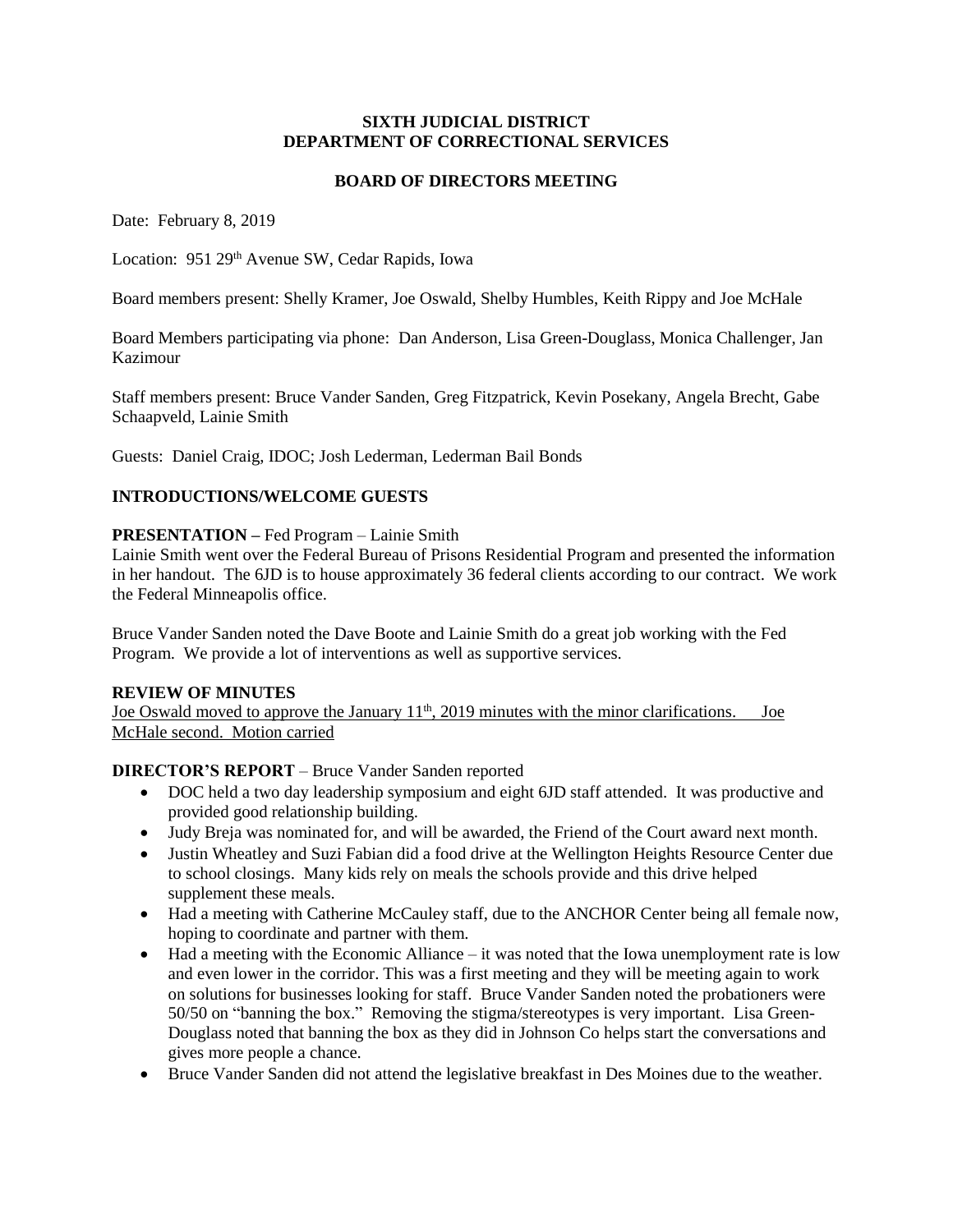# **BOARD OF DIRECTORS MEETING February 8th, 2019 – Page 2**

# **FISCAL REPORT – Kevin Posekany reported:**

• FY19 December

Kevin Posekany when through the fiscal report. The federal rent is increasing and he noted that the 6JD is on target fiscally.

Keith Rippy moved to approve the FY19 December financials. Joe McHale second. Motion carried.

# **ADVISORY COMMITTEE REPORTS**

Southern (next meeting 2/12/19)

Northern (next meeting 1/15/19)

Client Services (1/17/19) Shelly Kramer noted that the Client Services committee added three new members to the committee. There was a nice presentation on Iowa Works. They're setting up a brown bag lunch for 6JD staff and community partners. They talked about the outcome measurement tool and working on arranging a prison tour at Mitchellville.

Law Enforcement (next meeting 3/6/19)

Cultural Competency (next meeting 3/14/19)

#### **OLD BUSINESS**

• Other

# **NEW BUSINESS**

- Elections
	- o Joe Oswald moved to elect Keith Rippy to be the 6JD DCS Board Chairperson. Joe McHale second. Motion carried.
	- $\overline{O}$  Joe Oswald moved to elect Lisa Green-Douglas for 1<sup>st</sup> Vice Chair of the 6JD Board. Monica Challenger second. Motion carried.
	- o Joe Oswald moved to elect Ben Rogers for 2<sup>nd</sup> Vice Chair of the 6JD Board. Keith Rippy second. Motion carried.
	- o Keith Rippy moved to elect Shelby Humbles, Joe McHale, Joe Oswald, and Monica Challenger to the 6JD Board Executive Committee. Joe McHale second. Motion carried.
- Other
	- o Angela Brecht informed the Board that Ken Popenhagen removed himself from the 6JD Board and the 6JD Northern Advisory committee due to health reasons. It was noted that he has been a part of the 6JDDCS Board pretty much from the beginning and that he will be missed.
	- o Interim DOC Director Dan Craig said the state of the corrections system is a solid system. He noted there are a lot of good things, innovative ideas, challenges, and working on recidivism, which was one of focus points of the symposium. He said no other state is like Iowa, and the 6JD does an excellent job and provides innovative ideas and they share this information across the state. Commented on the government recommendations: Job and apprenticeship program. Governor Reynolds brought up corrections up several times in the state of the state. So many good things going in Community Corrections. Employers are coming into the prisons/CBCs looking for candidates; and it helps provide training skills to clients. The 6JD does a fantastic job of this. He said this Board should be proud of the 6JD. He noted that accreditation is upon